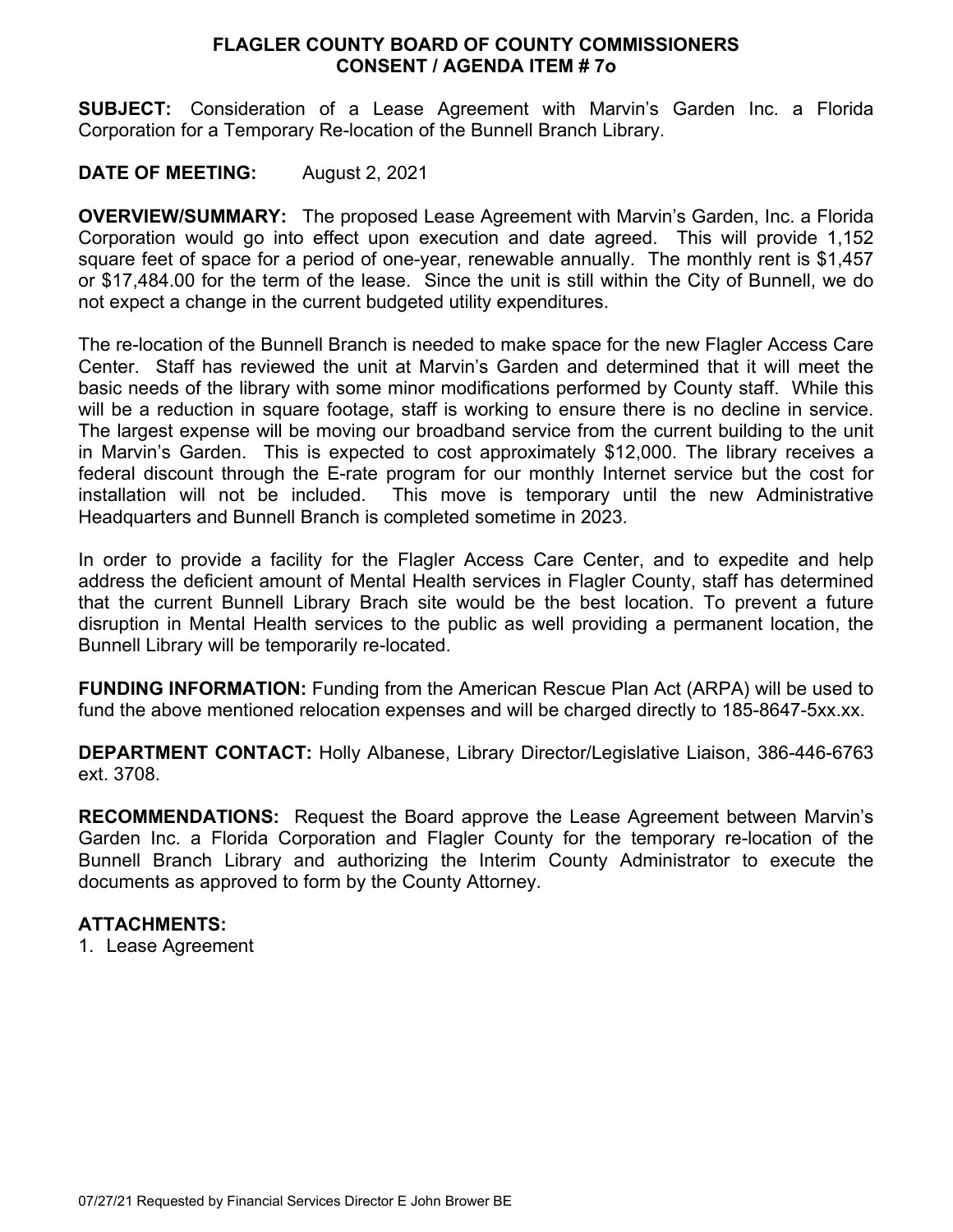## **LEASE AGREEMENT**

This Lease ("Lease") is made and entered into by and between PANGO MARVINS GARDEN LLC., a Florida Corporation ("Landlord") and Tenant as identified in paragraph 1.3, below, on the following terms and conditions:

- 1. Basic Lease Provisions.
	- **1.1** Landlord: **Pango Marvins Garden LLC a Florida Corporation**
	- 1.2 Landlord's mailing address:

**Post Office Box 1487, Bunnell, Florida 32110**

1.3 Tenant: **Flagler County Board of County Commissioners ("**Tenant")

Name: Holly Albanese, Library Director

Address: 1769 E. Moody Blvd., Bldg. 2, Bunnell, FL 32110

Email address: habanese@flaglercounty.org

1.4 Lease Premises:

**4601 E. Moody Blvd., Unit(s) # F1 Bunnell, Florida 32110 ("Premises")**

#### **Unit shall front SR 100 / East Moody Blvd.**

- 1.5 Lease Commencement Date: August 2<sup>nd</sup>, 2021
- 1.6 Term: **Two Year**
- 1.7 Unit is **1152** Square Feet

Monthly Installment of Rent:

Year 1: **\$1,392.00 + N/A Tax = \$1,392.00 to 7/31/2022** Year 2: **\$1,461.60 + N/A Tax = \$1,461.60 to 7/31/2023**

- 1.8 Monthly Additional Rent: 2<sup>nd</sup> month's rent of \$1,392.00 will be due at lease signing, along **with full 1st month's rent and Security Deposit.**
- 1.9 Security Deposit: **\$1,000.00**
- 1.10 The lasts months rent in the amount of **N/A** is due with the signing of this lease. Instead of collecting the lasts months rent, month 2 will be due at the signing of this lease. **Month 2 : \$1,392.00**
- 1.11 Designated Use of Premises**:** Temporary location of Flagler County's Southern Branch

Library and for the provision of related government services.

2. Description of Premises. Landlord leases to Tenant and Tenant rents from Landlord the Premises as described in paragraph 1.4, above. Tenant hereby acknowledges that the Premises are located on and within a shopping plaza located at 4601 E. Moody Blvd, Bunnell, Florida 32110 (the "Property") and that Tenant shall be required to respect the rights and not interfere with the use and enjoyment of other Tenants on the Property.

3. Term. This Lease shall be for a time period as described in paragraph 1.6, above("Term").

4. Monthly Rent. Tenant shall pay to Landlord as rent, payable in monthly installments, as identified in paragraphs 1.7 herein, on the 1st day of each month during the term of this Lease ("Rent"). All rent shall be paid to Landlord at the address set forth above or at any other address that Landlord may designate, in writing, without any prior demand and without any deduction or offset.

- 5.
- 5.1 If Tenant fails to pay any amount due from it to Landlord under this Lease by 5:00 p.m. on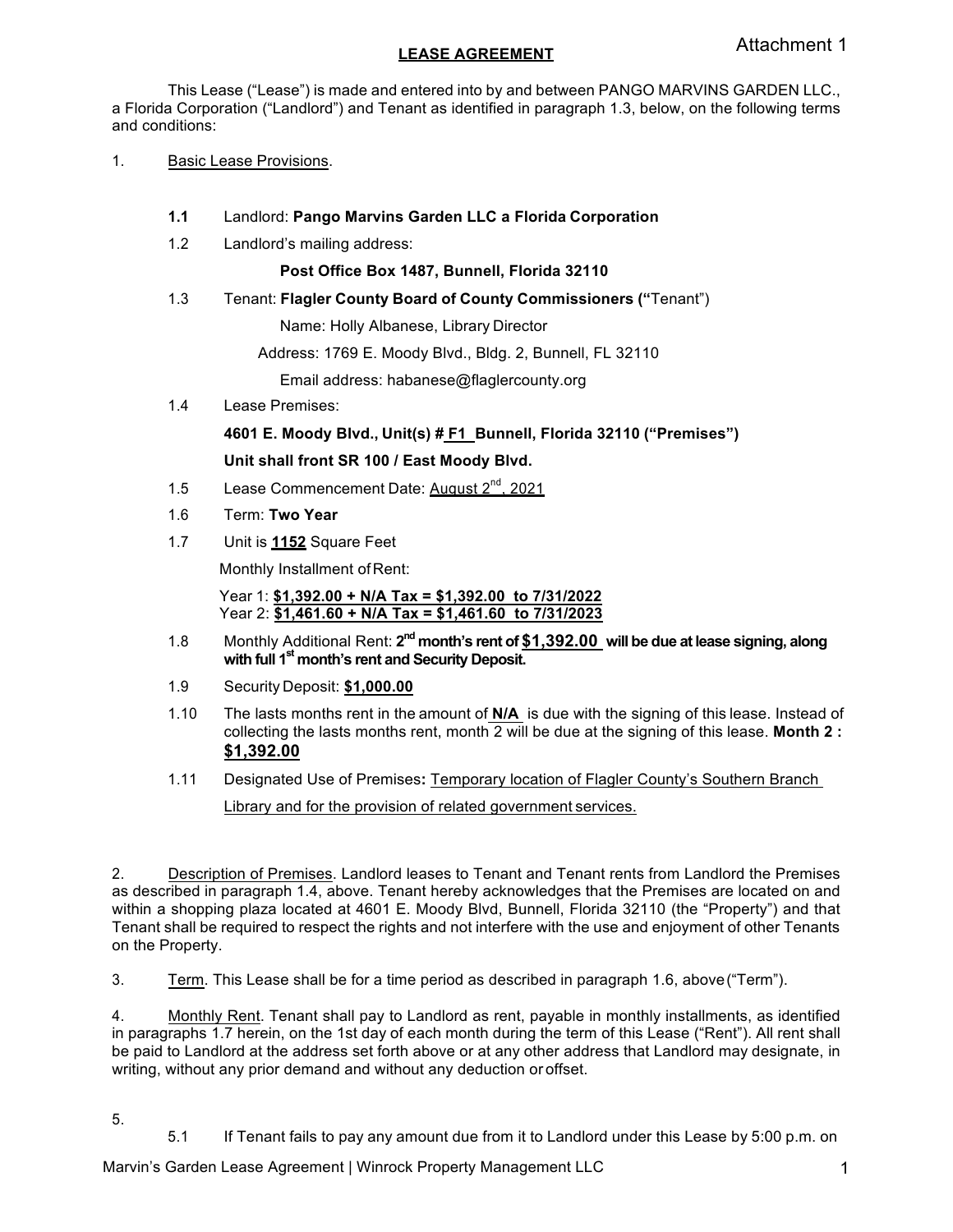the **5th** day after when that amount is due, a one-time late charge of Fifty Dollars (\$50.00) shall be assessed. If such amount is not paid within ten (10) days of when that amount is due, then Tenant shall pay an additional late fee of \$100.00 per day until such amount is paid in full.

- 5.2 Tenant shall be liable for an additional \$50.00 returned check fee, in addition to the late fees identified above, if Tenant's payment of any amount under this Lease is returned or dishonored for any reason. Tenant hereby agrees and acknowledges that such additional fee is reasonable to cover the charges Landlord may incur as a result of Tenant's returned or dishonored payment.
- 5.3 At anytime during this lease Term Tenant is aware that it is not released from the full monthly rental amount. Should any portion of the monthly rental amount be deferred or if a partial rental payment is made by the Tenant and accepted by the leasing office, the remaining rental amount is still due and subject to all the same rules and terms of this Lease.

ALL LATE FEES SHALL CONSTITUTE AND BE PAID AS RENT.

### 6. Reserved.

7. Security Deposit. Tenant, contemporaneously with the execution of this Lease, shall deposit with Landlord the sum identified in paragraph 1.9, above, as a security deposit ("Security Deposit"). The Security Deposit shall be held by Landlord, without liability for interest, as security for Tenant's faithful performance of all the terms, covenants, and conditions of this Lease to be kept and performed by Tenant during the term of this Lease.

- 7.1 Tenant shall not have the right to apply the Security Deposit to payment of the last monthly rent installment.
- 7.2 If Tenant fails to keep and perform any of the covenants of this Lease, then Landlord, at its option, may appropriate and apply the entire deposit, or as much as necessary, to compensate Landlord for losses or damages sustained by Landlord due to Tenant's breach. If the entire Security Deposit, or any portion of it, is appropriated and applied by Landlord for the payment of overdue rent or other sums due and payable to Landlord by Tenant, then Tenant shall, upon the written demand of Landlord, immediately remit to Landlord a sufficient amount to restore the Security Deposit to the original sum deposited.

Tenant's failure to do so within five (5) days after receipt of demand shall constitute a breach of this Lease. Tenant's Security Deposit, or the remainder of such Security Deposit after payment of all rents, fees or other monies due by Tenant to Landlord and performance of all other obligations by Tenant, shall be returned to Tenant within forty-five (45) days of termination of this Lease or forty-five (45) days after all rents, fees and other monies due by Tenant to Landlord have been paid and all other obligations of Tenant have been satisfied. Landlord shall notify Tenant, in writing, within thirty (30) days of termination of this Lease, of the application of all or any portion of the Security Deposit to pay any past due rents, fees or other costs. Landlord may, but shall not be obligated to, apply all or portions of the Security Deposit towards any amount due under this Lease.

- 7.3 Upon abandonment of the Premises or violation of section 11 of this lease, Tenant hereby agrees to release to Landlord, without recourse, the full SecurityDeposit.
- 8. Use. Tenant shall use and occupy the Premises as identified in paragraph 1.11, above, and for no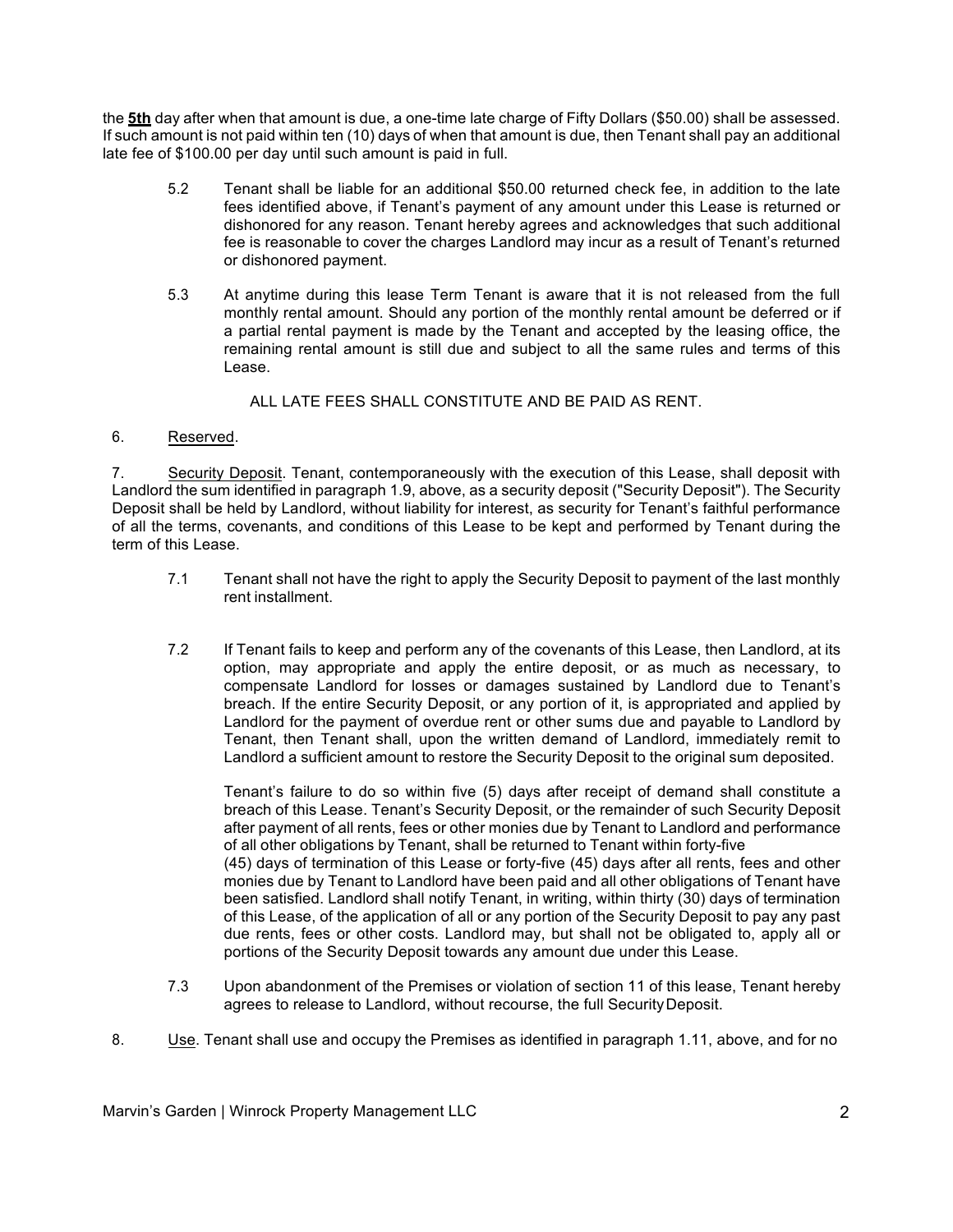other purpose without Landlord's prior written consent. Tenant shall not intentionally and knowingly use the Premises for any purpose or in any manner in violation of any law, ordinance, rule, or regulation adopted or imposed by any other governmental agency. If Tenant is found in violation of ANY ordinance/code/or otherwise termed offense where a fine should be imposed, it is the Tenant's sole responsibility to pay said fine. Tenant shall not deface or injure the Premises or permit anything to be done on the Premises tending to create a nuisance or to disturb other Tenants located on or near the Premises, or permit any activity in the Premises which will result in an increase of any premium or cancellation of any policy for insurance on the Premises.

Tenant and Tenant's employees and agents shall not solicit business in the parking area or other areas on or near the Premises, nor shall Tenant or its employees or agents distribute any handbills or other advertising matter in or on automobiles parked in the parking area.

Tenant and its employees and agents shall not park any vehicle at the Premises except in areas which are designated by Landlord for that use.

Tenant shall not be permitted to allow or keep any animals on the Premises, except service animals of Library patrons or employees, without the prior written consent of Landlord.

# NO ANIMALS ARE PERMITTED ON THE PREMISES AFTER NORMAL BUSINESS HOURS.

Tenant shall also provide Landlord proof of insurance stating that the Tenant has coverage for liability for any type of injury or damage incurred by such animal.

9. Condition of Premises. Tenant hereby acknowledges that prior to execution of this Lease, Tenant shall have examined the Premises, including all grounds, buildings and improvements, and agrees that they are in a safe, clean condition, and in good order and repair. Tenant's execution of this Lease shall constitute an acknowledgment by Tenant that the Premises are in the condition called for by this Lease. Tenant further acknowledges that prior to moving in, the Tenant shall notify the Landlord in writing of any problems or imperfections, large or small, which Tenant identifies prior to moving in. Tenant further agrees and acknowledges that the purpose of such notification is to establish the condition of the Premises for comparison with the condition of the Premises upon Tenant's expiration or termination of this Lease and Tenant's potential liability for maintenance and repairs. Tenant further agrees to lease the Premises in the same condition as the date of the execution of this Lease.

10. Maintenance and Repair. Tenant shall maintain and keep the Premises in good condition and repair, including exterior windows, bathrooms (including keeping bathrooms clean and all plumbing in good working order, including responsibility for increased water bills if toilet is leaking or running), lights and light fixtures (including keeping all light fixtures with working bulbs as Tenant is responsible for cost of replacement light bulbs during the term of the Lease), air conditioning unit(s) (including changing filters at least once per month and keeping air conditioning units free of debris), keeping sidewalks, driveways, and parking lanes clean and free of trash, boxes, pallets, displays, signs and chairs. Pest control to the Premises is the responsibility of the Tenant. Tenant shall provide and pay for its own regular janitorial service to maintain the Premises in a neat and clean condition. Landlord shall be responsible for the general maintenance and repairs of all common areas of the Property. Landlord shall also be responsible for repair of the air conditioning/heating units at the Premises. However, if Landlord determines that repairs or maintenance are necessary to the common area or air conditioning/heating units because of Tenant's negligence, or willful act or by Tenant's agents, employees, invitees, or licensees, Landlord shall notify Tenant and Tenant shall be fully responsible for reimbursing Landlord for the cost of such repairs or maintenance and same shall be added to the next Rent payment due. If Tenant fails to perform any maintenance or repairs as required by this Lease, then Landlord shall be permitted to make such repairs or perform such maintenance, Tenant shall be fully responsible for all of Landlord's costs and expenses and the same shall be added to the next Rent payment due. If for any reason Landlord is required to change the locks on the Premises, Tenant shall be charged \$25.00 payable with the next month'srent. All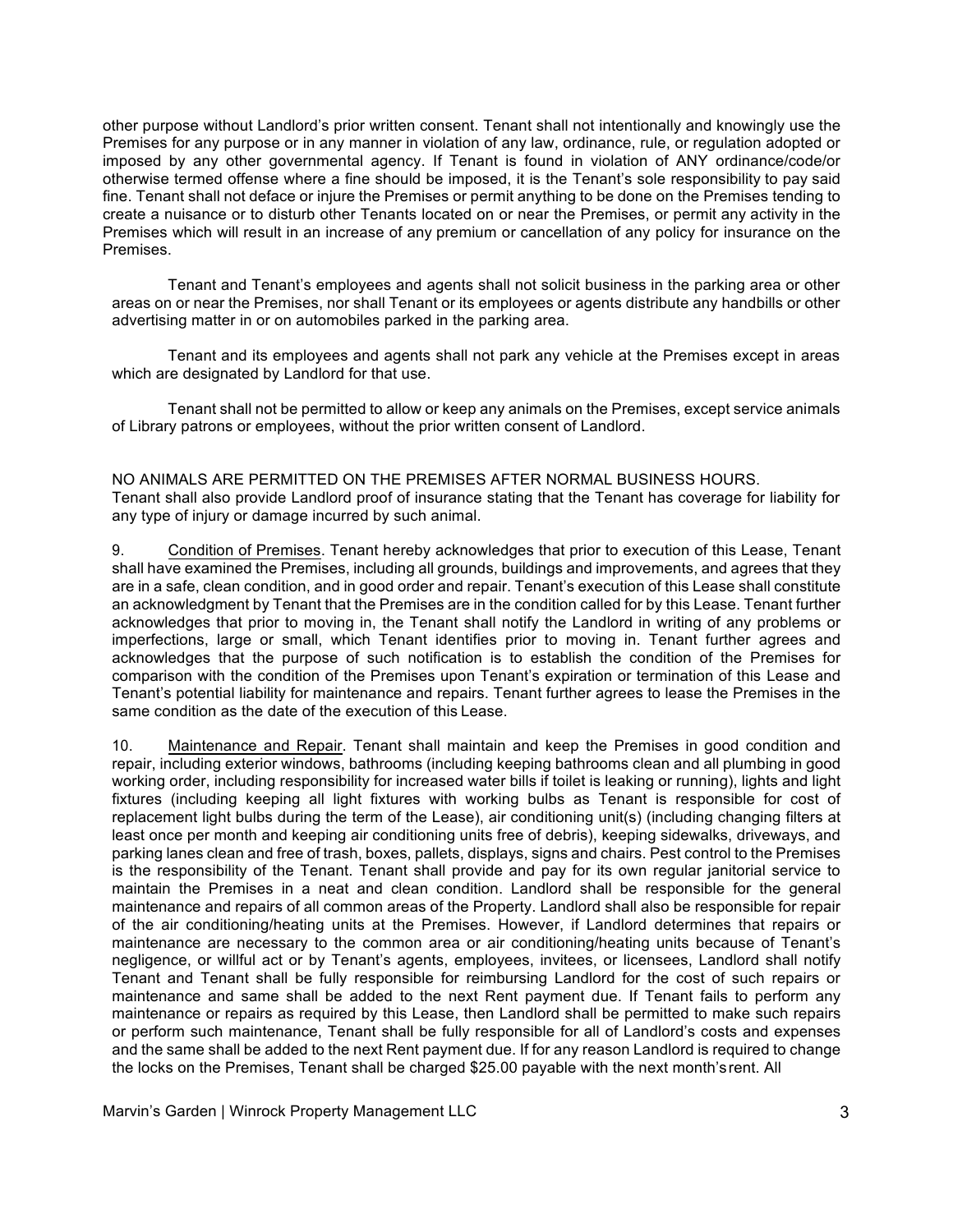charges, fees and penalties identified in this paragraph 9 shall constitute and be paid to Landlord as Rent, subject to all late fees and penalties as described herein.

11. Utilities. Tenant shall be responsible for providing and paying for the utilities to the Premises, including, but not limited to, electric (including installation of additional outlets), water/sewer, phone service (including installation of additional outlets), cable, trash removal, and any deposits required for such services. Tenant hereby acknowledges that under no circumstances shall Landlord be responsible for any additional charges to Tenant's utilities caused by general maintenance to the Property or failure of Tenant to maintain the Premises (i.e., increased water bills due to running toilet or sinks). Tenant agrees to open utility accounts in the name of Tenant.

Landlord shall provide for regular office paper type trash removal from the dumpster provided for use by all Tenants at the Property. Tenant agrees to remove any trash that cannot fit into the dumpsters ("Excess Trash") provided by Landlord within three (3) days of generation. Tenant further agrees to pay Landlord \$100.00 per occurrence, or the actual disposal cost, whichever is greater, as a trash removal fee for any Excess Trash not removed from the Property within three (3) days of generation. NO GARBAGE IS TO BE PLACED OUTSIDE OF DUMPSTERS. NO PALLETS, NO CONSTRUCTION DEBRIS, SHELVING, TIRES, TILES FLOORING, OR LANDSCAPE DEBRIS SHALL BE PLACED INSIDE DUMPSTERS.

12. Alterations. No improvements, alterations, additions, or physical changes shall be made upon the Premises by Tenant without Landlord's prior written consent. Tenant shall not paint or decorate any part of the exterior of the Premises, or attach or hang any awnings or other projections to the exterior of any window of the Premises or on the outside wall of the Premises, nor shall Tenant attach or exhibit any sign, display, lettering, or advertising matter of any kind on the exterior walls, corridors, or windows of the Premises without Landlord's prior written consent. All proposals for alterations, additions or improvements shall be submitted to Landlord for approval, in writing, at least thirty (30) days prior to any work commencing. All alterations, improvements and additions (no matter how large or small), but not moveable equipment and trade fixtures including shelving units, computer stations a circulation desk, tables, a passport desk, counter, photocopier, IT cabinet, internal HVAC unit, data rack and internet/wifi equipment. Remaining items installed at Tenant's expense shall be the property of Landlord without reimbursement or payment to Tenant and shall remain on and be surrendered with the Premises at the expiration or earlier termination of the Lease. Including, but not limited to; fixtures, flooring, fans, exhaust systems, mini blinds, wall coverings, security systems (including wiring, key pads, glass break & motion detectors, whether hardwired or portable "wireless" system), hot water heaters, telephone jacks, telephone systems (including wiring), lighting, track lighting or any other type of additions, alterations and or improvements that have been attached or hard wired to the walls, ceilings or floors.

Should Tenant install a security system, then the Tenant will provide the Landlord with a separate entrance code to the Premises to be used in cases of emergency, inspections or repairs to the unit as needed. Tenant shall be notified if Landlord will need to access the Premises, however, if the Tenant is unreachable, the Landlord will have the right to access the Premises without the Tenant present. Tenant also agrees that the Landlord may access Premises if the Tenant is at the end of the Lease Term for the purpose of showing prospective Tenants the Premises. The Landlord or the Landlord's agent would be present for such showing the entire time the Premises is being inspected.

Security code # is assigned to the Landlord for the term of this lease. See "Additional Terms" for any instructions for accessing the security system.

Landlord may require that the Tenant remove any alterations or improvements and repair any damage to the Premises caused by the removal, such that the Premises are restored to the same condition as prior to the installation of such alteration or improvement. Tenant shall be responsible for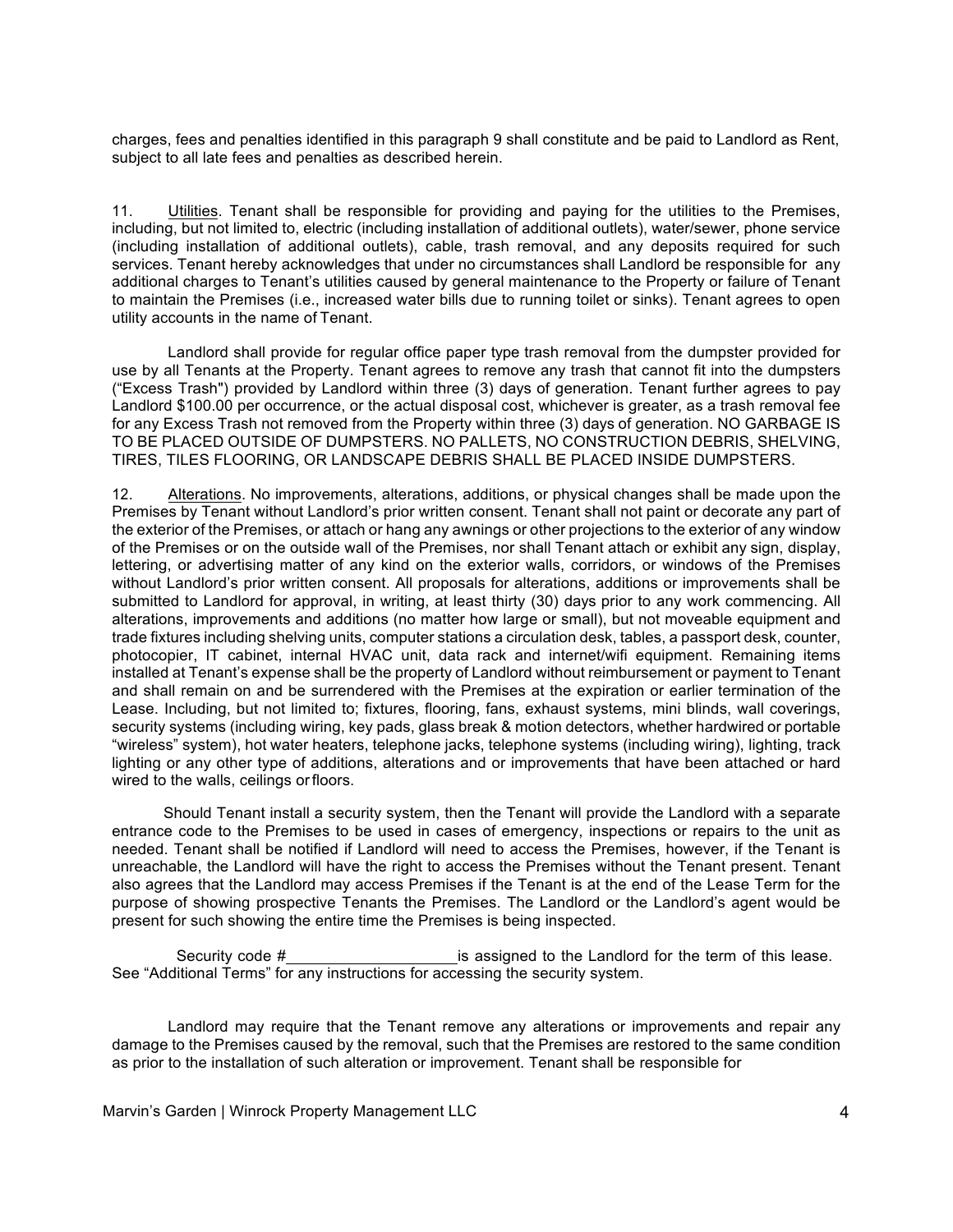repainting all walls for the Premises back to "new" condition. Any violation of this paragraph will result in the automatic forfeiture of Tenant's Security Deposit; and, if the costs of Landlord to restore the Premises to its move-in condition exceed the amount of the Security Deposit, then Tenant shall be responsible for all costs and expenses incurred by Landlord over the amount of the SecurityDeposit.

Tenant further agrees that any additions, alterations or improvements that require any type of construction shall be performed by a Florida licensed contractor, licensed in the applicable area of specialty. Tenant shall submit to Landlord for approval the name of such contractor at least thirty (30) days prior to any work commencing. Tenant shall not be permitted to proceed until Landlord approves of both the work and contractor, in writing. Tenant is required to obtain a building or other permit for any such additions, alterations or improvements, Tenant shall obtain same at Tenant's sole expense. Tenant shall also obtain a new Fire Inspection of any alternations and or improvements to insure that unit is up to code and Tenant will provide the Landlord with copy of the inspection. Any unauthorized construction shall result in a fine of \$1,000.00 or the actual costs to Landlord to ensure that all construction is completed by a licensed contractor, whichever is greater ("Unauthorized Construction Fine"). The Unauthorized Construction Fine shall be paid to Landlord with the next month's Rent payment, subject to any and all Rent late fees and penalties as described herein.

In the event Tenant chooses to install flooring which is of greater value than the average fair market value for commercial grade flooring, and circumstances arise requiring that such flooring must be replaced due to the fault of Landlord, then Landlord shall only be responsible for replacing such flooring with flooring which is of equal value to the average fair market value for commercial grade flooring at such time. If Tenant desires to repair/replace such flooring with flooring which is of greater value than the average fair market value for commercial grade flooring then Tenant shall be responsible for obtaining and replacing such flooring and Landlord shall remit to Tenant the equivalent of the average fair market value for commercial flooring for the portion of the flooring damaged by Landlord. In the event the flooring of the Premises is damaged by Tenant during the term of this Lease, Tenant shall be responsible for the appropriate costs of repairing such flooring upon move-out. Notwithstanding how the flooring is damaged, Landlord shall determine the percentage of damage to flooring. For the purpose of this Lease, the average lifespan of the flooring of the Premises is ten (10) years.

All repairs, painting, maintenance and cleaning of Premises must be completed by 5:00 p.m. on the last day of this Lease. A walk-thru shall be required on or before 5:00 pm on said date for a final inspection and all keys shall be returned at that time. It is strongly advised for the Tenant to request a "pre" walk thru of Premises in case that the Tenant has any questions concerning the condition of the Premises as to what repairs, maintenance, painting or cleaning would be required by the Landlord.

13. Assignment and Subletting. Tenant agrees not to sell, assign, mortgage, pledge, or in any manner transfer this Lease or sublet the Premises, or any portion of the Premises, without Landlord's prior written consent. Notwithstanding any assignment or subletting, Tenant shall remain fully liable on this Lease. Landlord's right to assign this Lease is and shall remain unqualified. Upon any sale of the Premises in which the purchaser assumes all obligations under this Lease, Landlord shall be free of all of its obligations under this Lease and shall not be subject to any liability resulting from any act, omission, or event occurring after the conveyance. Tenant agrees to recognize and attorn to the transferee as landlord, and Tenant further agrees, at Landlord's request, to execute and deliver the documents and letters that Landlord may request to assist in that transfer.

14. Liability Insurance. Subject to the scope and monetary limitations of Section 768.28, Fla. Stat., Tenant shall indemnify Landlord and save harmless Landlord from any liability or claim for damages that may be asserted against Landlord because of any accident or casualty arising out of Tenant's negligent or reckless conduct on or about the Premises. Tenant shall, at its own cost and expense, obtain and keep in force a policy or policies of public liability insurance, with liability, injury and death coverage 1 million dollar minimum. Within five (5) days of the execution of this Lease, and upon each policy renewal, Tenant shall

Marvin's Garden | Winrock Property Management LLC 5 | Service 3 | Service 3 | Service 3 | Service 3 | Service 3 | S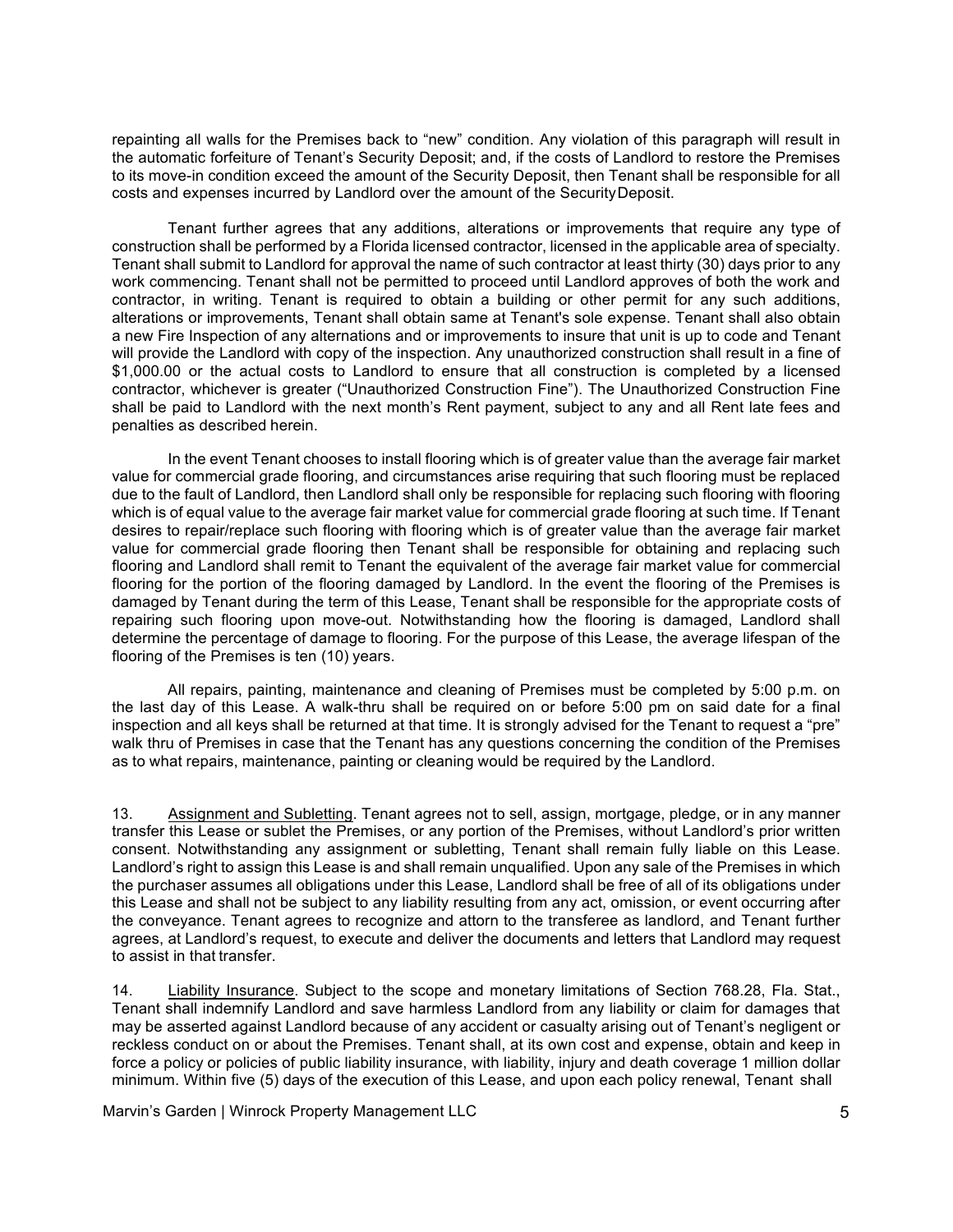furnish Landlord with certificates or other evidence acceptable to Landlord indicating that the insurance is in effect and further identifying that Landlord shall be notified, in writing, at least thirty (30) days before cancellation of, any material change in, or renewal of the policy. If Tenant shall operate a food service business, or a business using propane or other liquefied gas, Tenant hereby acknowledges that it shall also carry fire insurance. Tenant agrees to carry pane glass insurance to cover any damage done to the glass doors, windows or retail unit fronts. Landlord shall not be responsible for any personal property kept on the Premises by Tenant; such property shall be kept there at Tenant's sole risk. Tenant hereby acknowledges the importance of, and recommendation by Landlord for, Tenant to obtain renter's insurance.

15. Signage and Advertising. If the Premises are in the front of the Property, commonly referred to as a frontage unit, then Landlord shall provide Tenant with an electric pan sign. However, Tenant shall be solely responsible for any costs associated with lettering the electric pan sign to identify Tenant. All lettering of the electric pan sign to identify Tenant must be completed within thirty (30) days of the date of execution of this Lease. Failure of Tenant to obtain lettering for the pan sign as provided herein shall constitute a breach of this Lease. If available, Tenant may lease a pylon sign for the term of this Lease from Landlord for an additional one time payment of \$100.00. Tenant hereby acknowledges that any sign/insert/pylon sign is the property of Landlord and Tenant must leave the insert upon expiration of termination of this Lease. No temporary or permanent signs are allowed to be placed in grass areas, sidewalks, parking lot or bushes, including but not limited to banners, wire rimmed or wooden signs. Tenant is allowed to post signs for the first 30 days only after opening for business. Thereafter all signs MUST be removed, NO EXCEPTIONS.

16. Parking/Common Areas. The entrance to the Property and the parking area are common areas and shall be equally accessible to all Tenants at all times. THERE IS NO ASSIGNED PARKING UNLESS OTHERWISE STATED IN THE "ADDITIONAL TERMS" SECTION OF THIS LEASE. Parking is only allowed in striped parking spaces. Parking is for onsite employees only. NO OFFSITE EMPLOYEES MAY PARK ON THE PROPERTY. OVERNIGHT PARKING IS PROHIBITED. Parking in the delivery alley, on the grass or any area not marked with strips is strictly prohibited. Landlord shall issue one (1) warning, which may be verbal or written, upon the violation of any covenant in this paragraph 15. After Tenant has received one (1) warning, any additional parking violations shall result in a \$50.00 per violation fine. All parking violation fees shall be paid as Rent when the next Rent payment is due, subject to any and all Rent late fees and penalties as described herein. At the expiration or termination of this Lease, any unpaid parking fines shall be deducted from the Security Deposit. Landlord shall be permitted to tow any vehicle or trailer parked in violation of this paragraph 15, and the owner of such vehicle or trailer shall be solely responsible for the associated costs. No utility trailers, work vehicles or flatbed trailers are allowed to be parked overnight on the Premises. No utility trailers not attached to a vehicle are allowed to be parked on Premises at all.

17. Damage or Destruction. If, during the term of this Lease, the Premises are partially or totally destroyed by fire or other casualty covered by insurance, so as to become partially or totally untenantable, the Premises shall be repaired as quickly as reasonably possible at Landlord's expense, unless this Lease is terminated. In the event of damage or destruction, and this Lease is not terminated, there shall be no abatement or reduction in the Rent payments due under this Lease unless the Premises are rendered untenantable in which case the Lease will automatically terminate.

If, during the term of this Lease, the Premises are partially or totally destroyed by fire or other casualty, and the cost of restoring the Premises to their condition before the damage equals or exceeds thirty (30) percent of its fair replacement value immediately before the damage, or if the Premises are damaged by any casualty not insured against by Landlord, Landlord or Tenant shall have the right to terminate this Lease by giving the other party written notice of its election to do so within thirty (30) days of the date on which the damage occurs. Upon the giving of notice, the Lease shall terminate as of the date on which the damage occurred and the rent shall be adjusted to that date. In default of notice by Landlord, this Lease shall continue and Landlord shall cause the Premises to be repaired or restored with due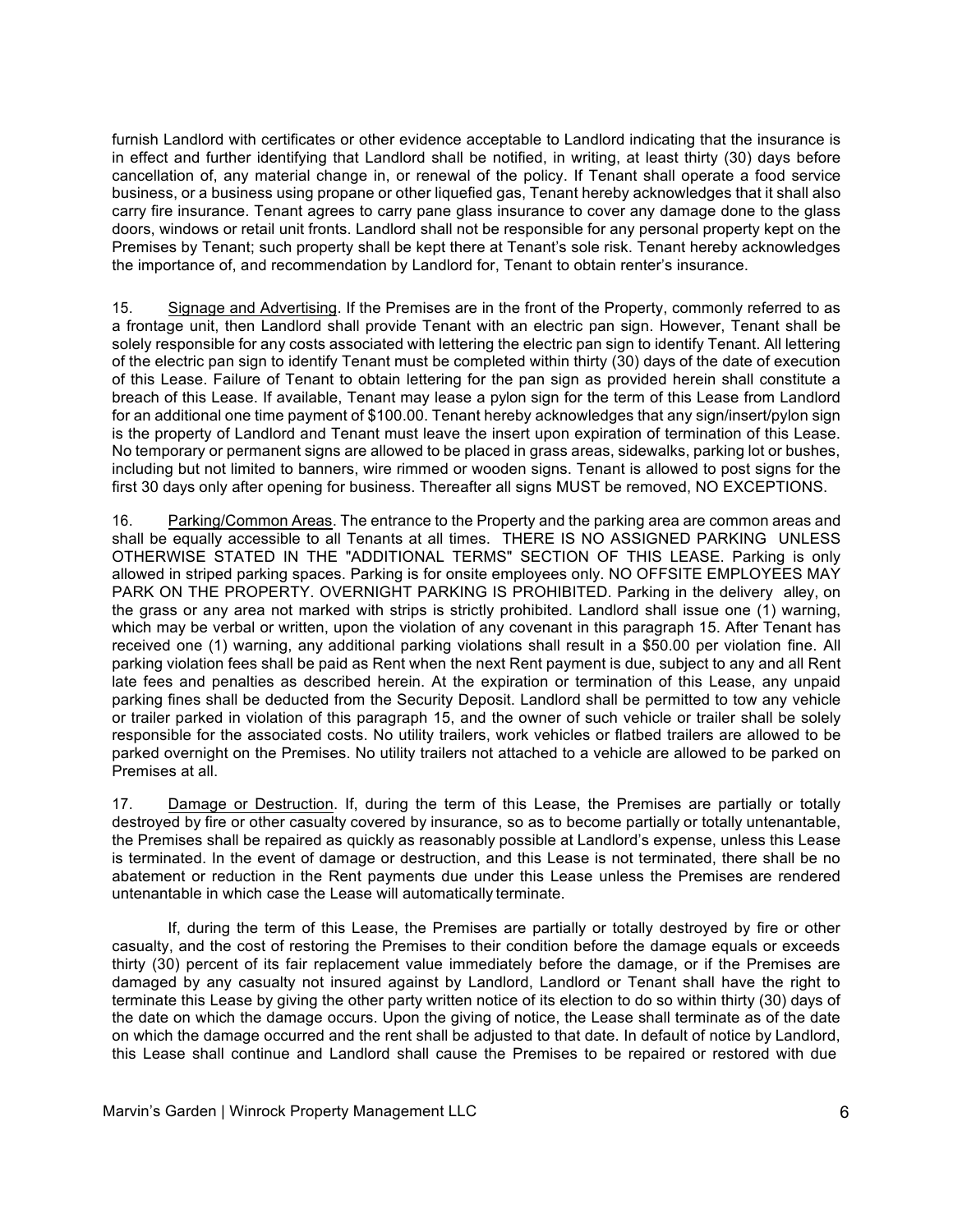#### diligence.

Tenant agrees to promptly repair and be fully responsible for all costs associated with any and all damage to the Premises, including landscaping, caused by Tenant, Tenant's employees, agents or customers ("Tenant Damage"). Tenant shall have thirty (30) days to repair any Tenant Damage. IfTenant should fail to repair any Tenant Damage within thirty (30) days of such damage, then Landlord shall be permitted to repair such Tenant Damage and any and all costs incurred by Landlord shall be charged to Tenant and due to Landlord with the next month's Rent, subject to any and all Rent late fees and penalties as described herein.

18. Condemnation. If the whole or any part of the Premises is taken by any public authority under the power of eminent domain, then the term of this Lease shall cease on that part to be taken from the date the possession is acquired by the public authority, and the Rent shall be paid up to that date. If the taking of a portion of the Premises substantially impairs the usefulness of the Premises for the purpose for which the Premises were leased, Tenant shall have the option, upon Landlord's consent, to either terminate this Lease or to continue in the possession of the remainder of the Premises under the terms and conditions of this Lease, except that the Rent shall be reduced in proportion to the amount of the Premises taken, and in the latter event, Landlord shall promptly restore the remainder to a reasonably tenantable condition. Landlord shall have the right to terminate this Lease for any reason if any part of the Premises is taken as identified herein. Tenant shall vacate the Premises within fifteen (15) days of notice from Landlord of such termination and Tenant shall be obligated for Rent and Additional Rent up to the date of termination. All damages awarded for the taking shall belong to and be the property ofLandlord.

#### 19. Remedies and Default.

19.1 Notwithstanding any terms contained herein, the following shall constitute a default by Tenant:

- 19.1.1 Failure to pay any amount to Landlord when due and failure to cure the default within ten (10) days;
- 19.1.2 Failure to pay any amount to Landlord when due more than two (2) times during the term of this Lease, regardless of the fact that such amount was eventually paid with late fee(s);
- 19.1.3 Presentment to Landlord more than two (2) checks that are returned or otherwise dishonored;
- 19.1.4 Failure to restore Tenant's Security Deposit to the full amount within five (5) days after receipt of Landlord's demand for the same as identified in paragraph 6.2 herein.
- 19.1.5 Failure to cure any default or breach under this Lease, except the payment of Rent or Additional Rent, within thirty (30) days after Landlord's written notice specifying the default and demanding cure;
- 19.1.6 More than two (2) documented instances of Tenant's breach of any covenant of this Lease, including the payment of any amount due under this Lease, regardless of Tenant's cure of the same within thirty (30) days;
- 19.1.7 Abandonment of Premises by Tenant, abandonment being described as Tenant's absence from the Premises for more than fifteen (15) days;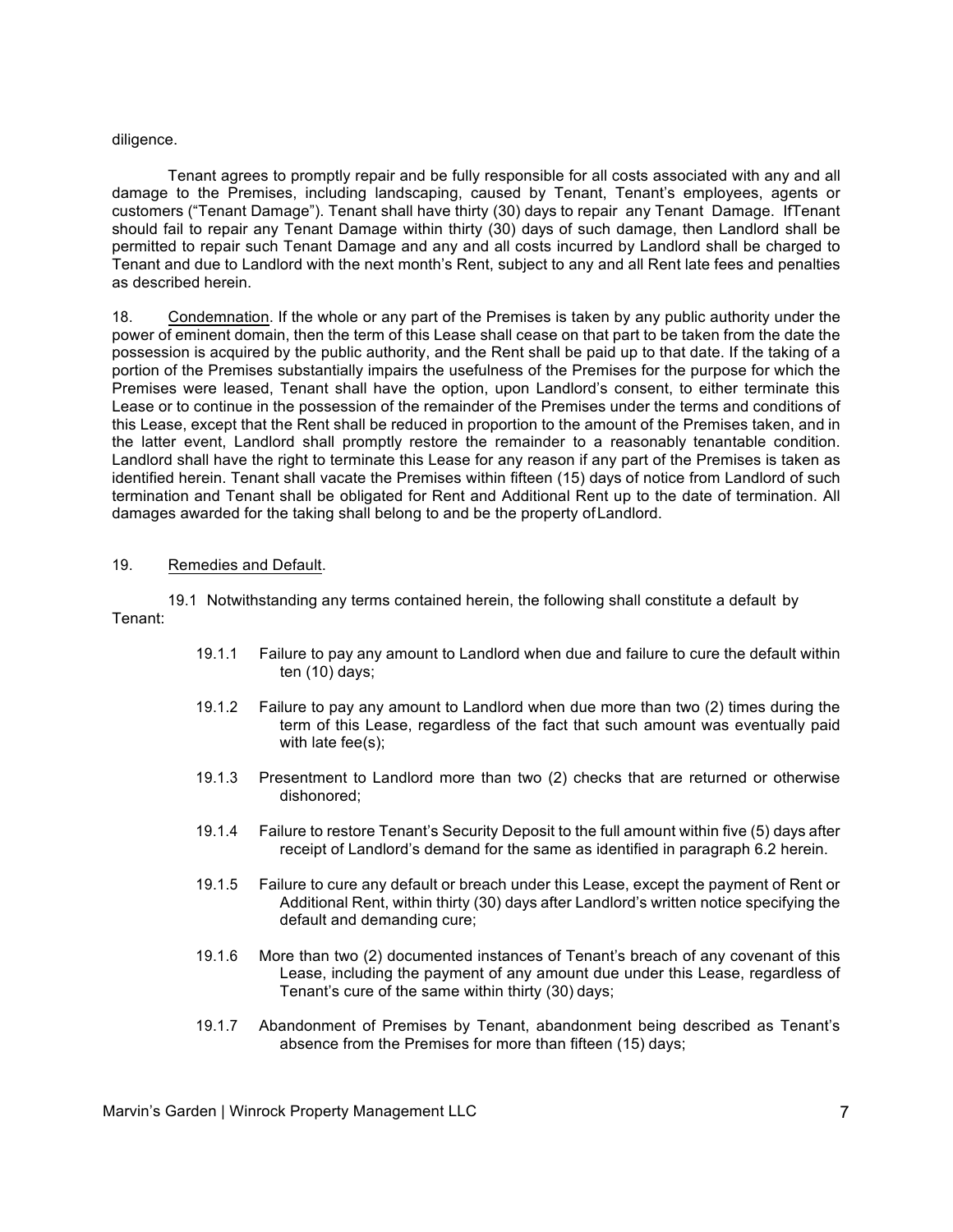- 19.1.8 Intentional destruction of any part of the Premises or Property by Tenant or an person acting on Tenant's instruction or behalf;
- 19.1.9 Falsification of any report to be furnished to Landlord pursuant to the terms of this Lease by Tenant or Tenant's agent;
- 19.1.10 Application by Tenant or Guarantor for, or consent to, the appointment of a receiver, trustee or liquidator of Tenant of all or a substantial part of its assets;
- 19.1.11 Filing of a voluntary petition in bankruptcy by Tenant, or admitting in writing the inability to pay debts as they come due;
- 19.1.12 Making an assignment for the benefit of its creditors by Tenant;
- 19.1.13 Filing of a petition or an answer seeking a reorganization or an arrangement with creditors by Tenant, or if Tenant seeks to take advantage of any insolvency law, (performs any other act of bankruptcy);
- 19.1.14 Filing an answer admitting the material allegations of a petition filed against Tenant in any bankruptcy, reorganization or insolvency proceeding; or
- 19.1.15 Entry of an order, judgment or decree by any court of competent jurisdiction adjudicating Tenant bankrupt or insolvent, approving a petition seeking such a reorganization, or appointing a receiver, trustee or liquidator of Tenant or of all or a substantial part of its assets.
- 19.2 Upon default by Tenant, Landlord shall have the following remedies:
- 19.2.1 Termination of this Lease;
- 18.2.2. Acceleration of the full balance of the rent payable for the remainder of the Term and ability to sue for the sums;
- 18.2.3 Landlord may, without terminating this Lease, re-enter the Premises, dispossess Tenant or any other occupant of the Premises, remove Tenant's effects, and relet the Premises for the account of Tenant for the rent and upon the terms that are satisfactory to Landlord, crediting the proceeds, after deducting the costs of reentry, alterations, additions, and reletting, to the unpaid Rent and the other amounts due during the remainder of the term, and Tenant shall remain liable to Landlord for any unpaid balance;
- 18.2.4 Pursue any combination of the remedies outlined herein and/or any other remedy available to the Landlord on account of default by Tenant of thisLease.

19.3 If suit is brought to recover possession of the Premises, to recover any Rent or any other amount due under the provisions of this Lease, or because of the breach of any other covenant that Tenant was to keep or perform, and a breach is established, then Tenant shall pay to Landlord all expenses incurred and including reasonable attorneys' fees, which shall be deemed to have been incurred on the commencement of the default and shall be enforceable whether or not the action is prosecuted to judgment.

19.4 The amount listed in paragraph 1.10 will be the amount applied to your last Month of your tenancy.

Marvin's Garden | Winrock Property Management LLC 8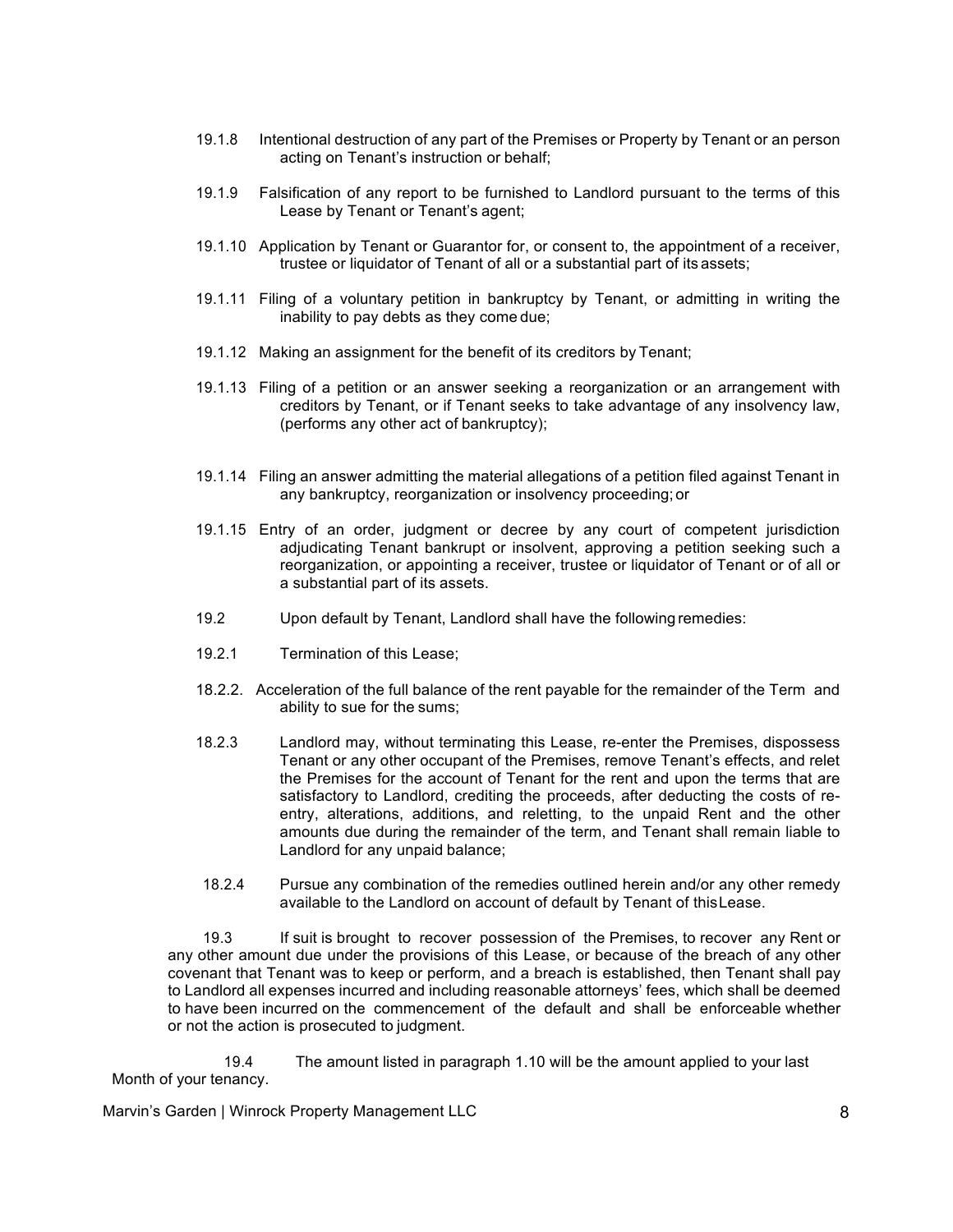20. Inspection and Licensing. Tenant shall be solely responsible, at Tenant's sole expense, for obtaining and maintaining all necessary business and occupational licenses, permits and fire inspections required by state, county or local government. Tenant agrees to provide a copy of all required licenses and permits to Landlord within five (5) days of receiving the same.

### 21. Reserved.

22. Indemnification. Subject to the scope and monetary limitations of Section 768.28, Fla. Stat., Tenant hereby agrees that Landlord shall not be liable for any damages or injury to Tenant, Tenant's agents, employees, or any other persons on the Premises at Tenant's invitation or to visit Tenant, arising out of Tenant's negligent or reckless use of the Premises, or any part of the Property. Tenant further covenants, warrants, represents and agrees to indemnify and hold harmless Landlord from any such claims or damages no matter how cause.

23. Access to Premises. Landlord shall have the right to enter the Premises at all reasonable hours to inspect the Premises and to have access to the Premises to install, maintain, use, repair, and replace pipes, ducts, lights, conduits, plants, wires, floor coverings, and all other mechanical equipment serving the Premises. Landlord shall have the right to show prospective Tenant's the Premises during normal business hours Monday thru Saturday 9:00am to 6:00pm once the 30 day notice to vacate comes into effect, or once Tenant gives a written notice not to renew the Lease under the terms of this lease, which ever comes first.

24. Rules and Regulations. Landlord reserves the right to adopt, from time to time, rules and regulations for the operation of the Premises which are not inconsistent with the provisions of this Lease. Tenant and its agents, employees, invitees, and licensees shall comply with all those rules and regulations.

25. Waiver. Landlord's failure to insist on a strict performance of any of the terms, covenants, or conditions of this Lease, or any rules and regulations of the Premises, shall not be deemed a waiver of any subsequent breach or default in the terms, covenants, and conditions or rules and regulations.

26. Entire Agreement/Modifications. This Lease contains the entire agreement between the parties concerning the matters set forth in this Lease and may not be changed, modified, or discharged orally, or by any manner other than an agreement, in writing, signed by both parties to this Lease. This Lease supersedes any and all prior lease, or leases, for the Premises that may have been entered into by the parties.

27. Notices. All notices required under this Lease shall be in writing and shall be deemed to have been given if either delivered personally or mailed by certified U.S. mail to Landlord or to Tenant at their respective addresses set forth above, or to any other address that either party may furnish, in writing, during the term of this Lease. If Tenant has not set forth an address above, then Tenant hereby agrees that notice delivered to the Premises shall be adequate and binding notice.

28. Quiet Enjoyment. Landlord covenants and agrees with Tenant and its successors and assigns that when Tenant pays the Rent and observes and performs all the terms, covenants, and conditions on Tenant's part to be performed and observed, Tenant may peaceably and quietly possess and enjoy the Premises for the full term of this Lease. However, the Landlord shall have the right to issue a "no- trespass" on any person causing a disturbance, damage of property or being a nuisance to other Tenants on said Property, whether said person is on said Premise by invitation of the Tenant, or is an employee of said Tenant, so please conduct yourselves and control your guest accordingly.

29. Subordination to Mortgage. Any mortgage placed on the Premises now or later shall be deemed to be prior in time and senior to the rights of Tenant under this Lease. Tenant subordinates all of its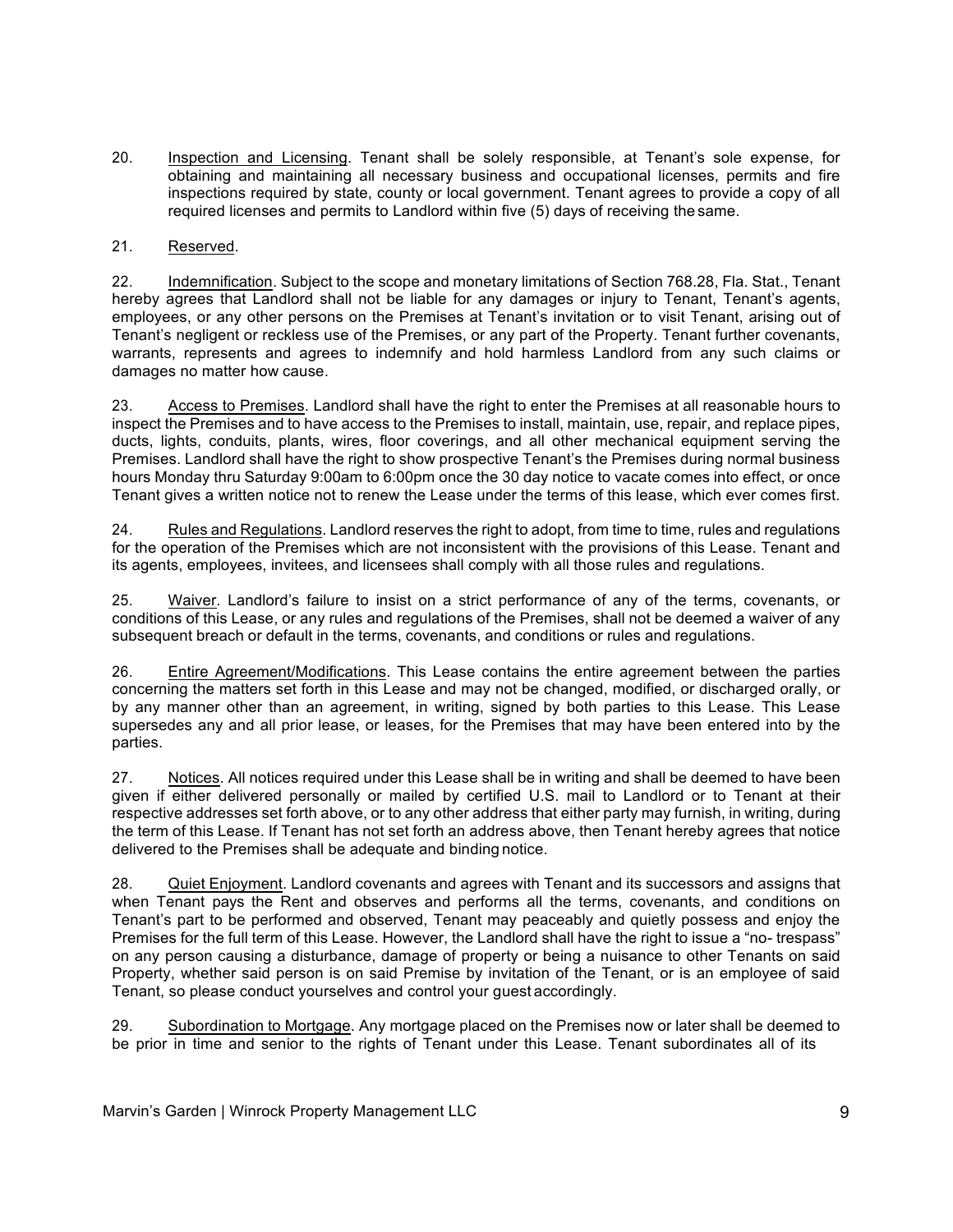interest in the leasehold estate created by this Lease to the lien of any mortgage. Tenant shall, at Landlord's request, execute any additional documents necessary to indicate this subordination.

Notwithstanding the foregoing, Tenant's possession of the Premises under this Lease shall not be disturbed by any mortgagee, owner, or holder of note secured by a mortgage placed on the Premises, unless Tenant breaches any of the provisions of this Lease and the Lease term of Tenant's right to possession has been lawfully terminated in accordance with the provisions of this Lease.

30. Changes by Landlord. Landlord reserves the absolute right, at any time and from time to time, to make changes to the parking lot, driveways, signs, landscaping and sidewalks by making additions to, subtractions from, or rearrangements of the improvements at the Premises.

31. Holding Over. If Tenant remains in possession of the Premises after the expiration or termination of the Lease, it shall be deemed to be occupying the Premises as a Tenant from month-to-month, subject to all the conditions, provisions, and obligations of this Lease as far as it applies to month-to-month tenancy, cancelable by either party upon thirty (30) days written notice to the other party.

32. Recording. Tenant shall not record this Lease without the written consent of Landlord. However, upon the request of either party, the other party shall join in the execution of a memorandum or so-called "short form" of this Lease for the purpose of recordation. The memorandum or short form of this Lease shall describe the parties, the Premises, and the term of this Lease and shall incorporate this Lease by reference.

33. Captions and Headings. The captions and headings used in this Lease are intended only for convenience and are not to be used in construing this Lease.

34. Applicable Law. This Lease shall be construed under the laws of the State of Florida. If any provision of this Lease, or its application to any person or circumstances, shall to any extent be invalid or unenforceable, the remainder of this Lease shall not be affected and each other provision of this Lease shall be valid and enforceable to the fullest extent permitted by law.

35. Successors. This Lease and the covenants and conditions shall inure to the benefit of and be binding on the Landlord and its successors and assigns, and shall be binding on Tenant and permitted assigns of Tenant.

36. No Partnership. Any intention to create a joint venture or partnership between the parties is expressly disclaimed.

37. Authority to Sign. The Tenant is a political subdivision of the State of Florida and has taken all necessary steps to approve the execution of this Lease by its duly authorized representative.

38. Renewing Lease. The Tenant must provide the Landlord a written notice 45 days prior to the end of this Lease if the Tenant wishes to sign a new lease for said Premises. However, the Landlord shall have the right to refuse said renewal, in writing within 30 days of the end of this existing lease. Landlord does not have to give a reason for said refusal and all conditions of the existing Lease for termination shall still apply.

39. Additional Terms.

1. Security deposit on file will be transferred to the new lease, if any.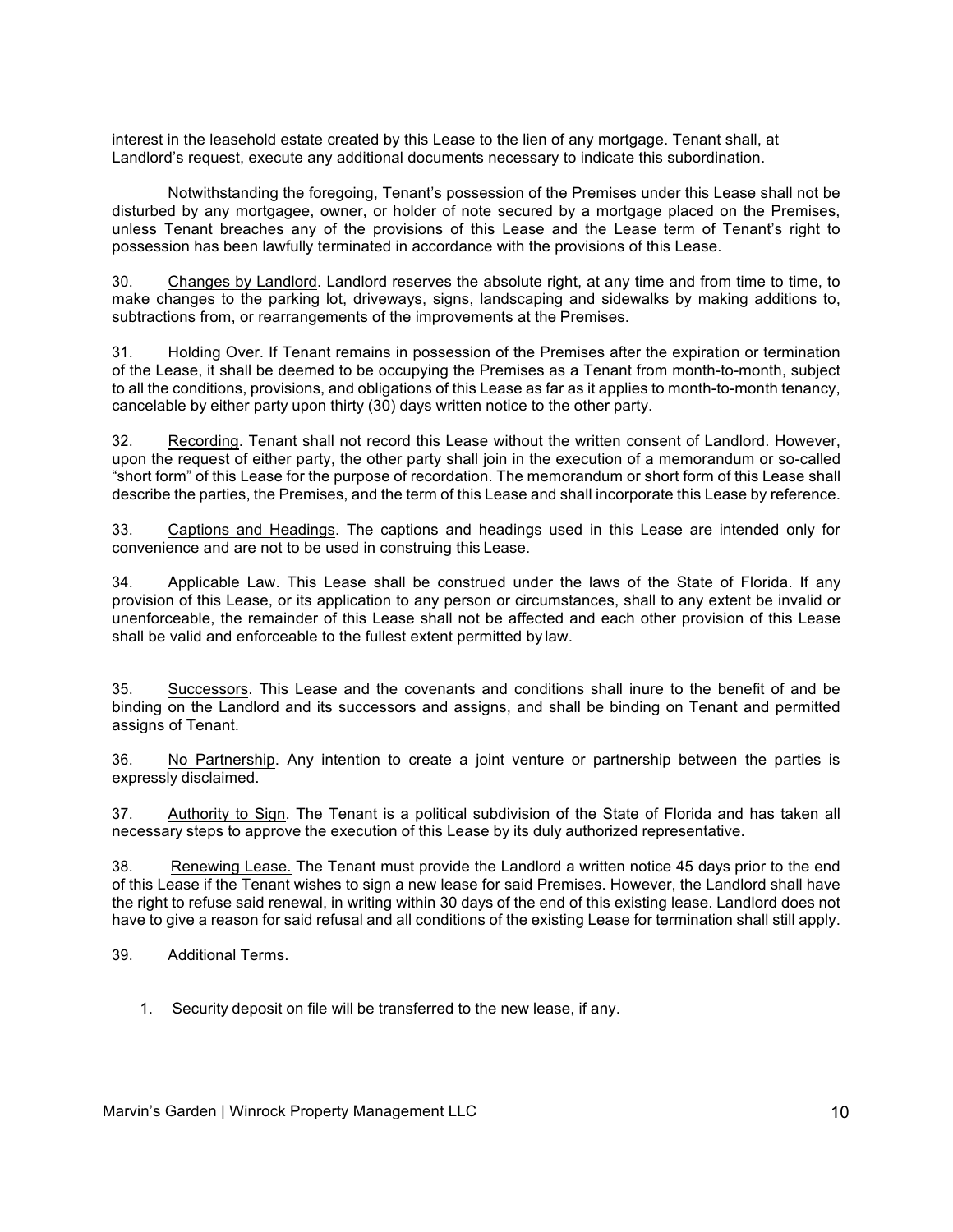IN WITNESS WHEREOF, the parties hereto have set their hands and seals on this Lease as written and specified herein.

#### **Agent for Owner Tenant**

Winrock Property Management LLC FLAGLER COUNTY BOARD OF COUNTY **COMMISSIONERS** 

| <b>Signature</b> | <b>Signature</b> |
|------------------|------------------|
| Print Name:      | Print Name:      |
| Title:           | Title:           |
| Date:            | Date:            |

Winrock Property Management LLC 2121 Corporate Square Blvd. Suite 142A Jacksonville, FL 32216 904-723-8400 info@winrockpm.com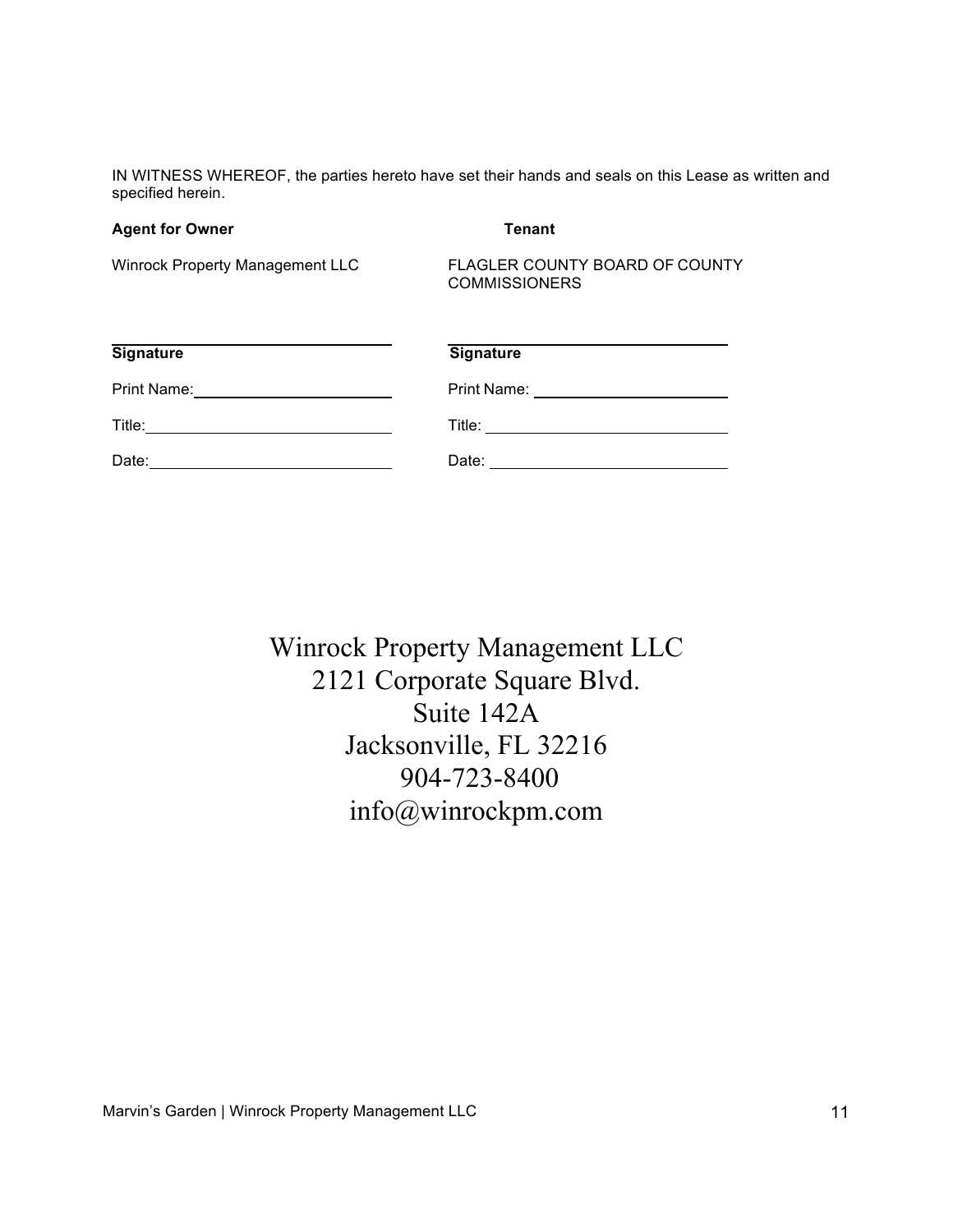

# *Kaiti Lenhart*  $\star$  flagler county supervisor of elections

1769 E. Moody Boulevard, Building 2, Suite  $101 \star$  PO Box 901  $\star$  Bunnell, Florida 32110-0901 Phone (386) 313-4170  $\star$  Fax (386) 313-4171  $\star$  www.FlaglerElections.com

July 20, 2021

Honorable Donald O'Brien, Chairman and Flagler County Board of County Commissioners 1769 E. Moody Boulevard, Building 2 Bunnell, FL 32110

Honorable Commissioners,

Despite the challenges presented by a global pandemic and the bitterly contested Presidential election, Florida's elections ran smoothly in 2020. Our voters participated in record numbers, and election results were timely and verified with audits in every county in Florida. Stakeholders from across the nation have praised our ability to count 11 million votes quickly and accurately. Our methods here in Florida are the example for other states to follow.

As Flagler County's Supervisor of Elections, I have an unwavering commitment to keeping our elections both secure and accessible. The 2022 election cycle will present all new challenges, and we must stay one step ahead. In this budget, you will find that I am requesting two additional full-time staff members. I must again take this as an opportunity to commend my talented team of election experts for the incredible work they do every day to serve our county's voters. I have analyzed staffing in other similarly-sized counties and found that we are understaffed in comparison. Our workload is directly related to the number of registered voters in Flagler County. I expect our registration totals will continue to increase as people move to Flagler County from other states. We will easily have over 100,000 registered voters one year from now, in time for the Primary Election in August 2022. As of today, we have close to 95,000 registered voters.

I have done my best to keep up with Senate Bill 90 and House Bill 7041 during this Legislative Session in order to prepare this budget with a deadline of May 1. Senate Bill 90 was passed late in the night, the day before my budget was due. This proposed budget includes the estimated financial impacts to our operations. The new law requires in-person monitoring of the ballot drop box at our office during all days it is available for ballot receipt. This means we will need additional temporary staff during office hours to monitor the drop box beginning 60 days prior to an election and through Election Day. The box will no longer be available 24 hours a day, seven days a week, as it has been in the past. The cost of 24/7 monitoring is simply too much to justify, and I will not ask you for that amount. This change is unfortunate for our voters who have had the 24/7 convenience for many years. The law also makes several changes to mail ballot requests and processing, which means we will have to order all new balloting materials, forms and supplies.